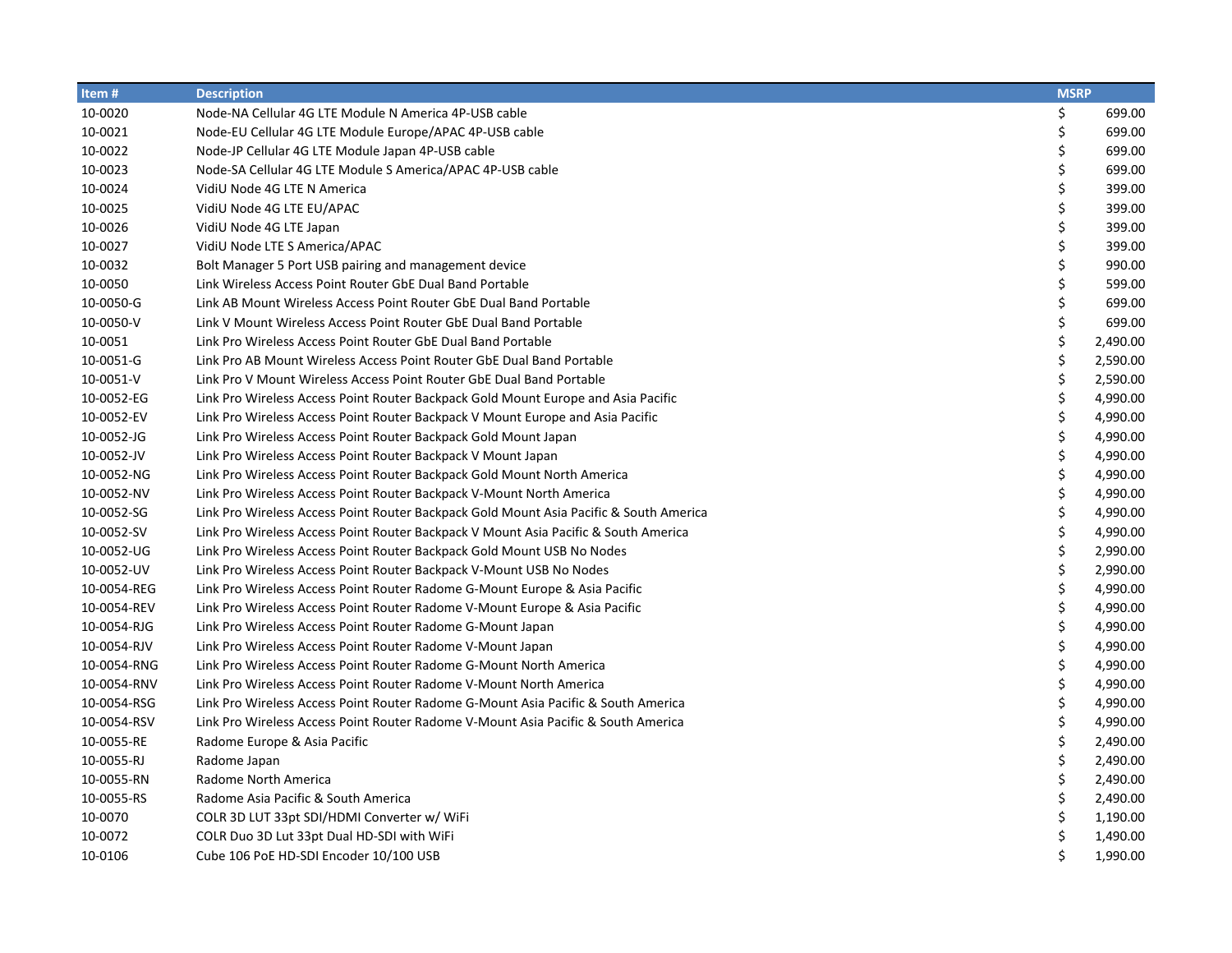| 10-0219     | VidiU Pro HDMI H.264 Encoder/Bonding Device                   | \$<br>799.00   |
|-------------|---------------------------------------------------------------|----------------|
| 10-0229     | VidiU Go AVC/HEVC 3G-SDI/HDMI Bonding Encoder                 | \$<br>1,490.00 |
| 10-0229-1   | VidiU Go + Core Starter AVC/HEVC 3G-SDI/HDMI Bonding Encoder  | \$<br>1,790.00 |
| 10-0231-1   | VidiU Go 2 Nodes (NA) + Core Starter                          | \$<br>2,690.00 |
| 10-0232-1   | VidiU Go 2 Nodes (EU) + Core Starter                          | \$<br>2,690.00 |
| 10-0233-1   | VidiU Go 2 Nodes (JP) + Core Starter                          | \$<br>2,690.00 |
| 10-0234-1   | VidiU Go 2 Nodes (SA) + Core Starter                          | \$<br>2,690.00 |
| 10-0306     | Cube 306 PoE HD-SDI Decoder 10/100 USB                        | \$<br>1,990.00 |
| 10-0360     | Sphere HDMI 360º HDMI Real-Time Video Monitoring              | \$<br>2,990.00 |
| 10-0360-1   | Sphere HDMI 360º HDMI Real-time Video Monitoring + Streaming  | \$<br>3,990.00 |
| 10-0361     | Sphere SDI 360º SDI Real-Time Video Monitoring                | \$<br>3,990.00 |
| 10-0361-1   | Sphere SDI 360º SDI Real-Time Video Monitoring and Streaming  | \$<br>4,990.00 |
| 10-0505     | Cube 505 Composite Encoder 10/100                             | \$<br>1,090.00 |
| 10-0555     | Cube 555 Composite Encoder 10/100 USB 2.4/5.8GHz              | \$<br>1,490.00 |
| 10-0570     | BEAM TX (AB) + RX                                             | \$<br>4,990.00 |
| 10-0571     | BEAM TX $(V)$ + RX                                            | \$<br>4,990.00 |
| 10-0572     | <b>BEAM RX</b>                                                | \$<br>2,495.00 |
| 10-0573     | <b>BEAM TX AB Mount</b>                                       | \$<br>2,695.00 |
| 10-0574     | <b>BEAM TX V Mount</b>                                        | \$<br>2,695.00 |
| 10-0579     | <b>BEAM RX AB Mount</b>                                       | \$<br>2,790.00 |
| 10-0580     | <b>BEAM RX V Mount</b>                                        | \$<br>2,790.00 |
| 10-0581     | BEAM TX (AB) + RX (AB)                                        | \$<br>5,290.00 |
| 10-0582     | BEAM TX $(V)$ + RX $(V)$                                      | \$<br>5,290.00 |
| 10-0605     | Cube 605 HDMI/SDI Encoder 10/100/1000 USB                     | \$<br>1,790.00 |
| 10-0641     | Cubelet 605/625 HDSDI/HDMI AVC Encoder/Decoder Pair           | \$<br>3,580.00 |
| 10-0642     | Cubelet 655/675 HDSDI/HDMI AVC Encoder/Decoder Pair with WiFi | \$<br>3,980.00 |
| 10-0643     | Cubelet 655/625 HDSDI/HDMI AVC Encoder(WiFi)/Decoder Pair     | \$<br>3,780.00 |
| 10-0645     | Cube 625 AVC HDMI/SDI Decoder GbE USB                         | \$<br>1,790.00 |
| 10-0654     | Serv Pro Miniature SDI/HDMI Video Server GbE WiFi             | \$<br>1,799.00 |
| 10-0655     | Cube 655 AVC HDMI/SDI Encoder 10/100/1000 2.4/5.8 GHz         | \$<br>1,990.00 |
| 10-0656     | Slice 656 Rack-mount H.264 Encoder SDI/HDMI GbE Wifi          | \$<br>2,990.00 |
| 10-0657     | Bond 657 Bond USB + Cube 655 + MPEG-TS                        | \$<br>3,990.00 |
| 10-0659-EUG | Bond AVC Backpack AB-Mount Europe & Asia Pacific              | \$<br>6,990.00 |
| 10-0659-EUV | Bond AVC Backpack V-Mount Europe & Asia Pacific               | \$<br>6,990.00 |
| 10-0659-GU  | Bond AVC Backpack AB-Mount USB no Nodes                       | \$<br>4,490.00 |
| 10-0659-JPG | Bond AVC Backpack AB-Mount Japan                              | \$<br>6,990.00 |
| 10-0659-JPV | Bond AVC Backpack V-Mount Japan                               | \$<br>6,990.00 |
| 10-0659-NAG | Bond AVC Backpack AB-Mount North America                      | \$<br>6,990.00 |
| 10-0659-NAV | Bond AVC Backpack V-Mount North America                       | \$<br>6,990.00 |
| 10-0659-SAG | Bond AVC Backpack AB-Mount Asia Pacific & South America       | \$<br>6,990.00 |
| 10-0659-SAV | Bond AVC Backpack V-Mount Asia Pacific & South America        | \$<br>6,990.00 |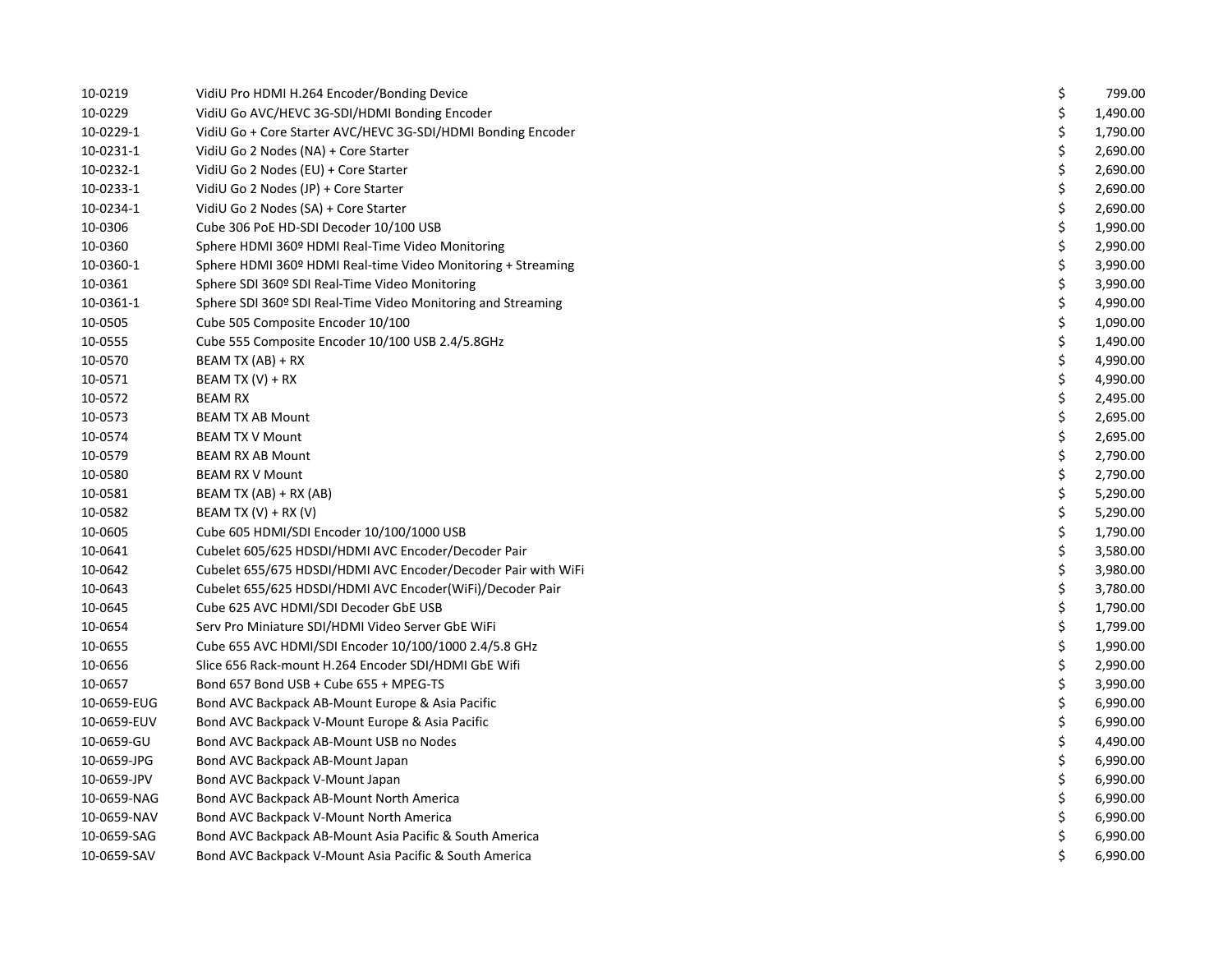| 10-0659-VU  | Bond AVC Backpack V-Mount USB no Nodes                         | \$ | 4,490.00 |
|-------------|----------------------------------------------------------------|----|----------|
| 10-0675     | Cube 675 AVC HDMI/SDI Decoder GbE AC-WiFi USB                  | \$ | 1,990.00 |
| 10-0676     | Slice 676 H.264 Decoder SDI/HDMI GbE Wifi                      | \$ | 2,990.00 |
| 10-0715     | Cube 705 HEVC/AVC Encoder SDI/HDMI GbE USB                     | \$ | 2,790.00 |
| 10-0735     | Cube 725 HEVC/AVC Decoder SDI/HDMI GbE USB                     | \$ | 2,790.00 |
| 10-0741     | Cubelet 705/725 HDSDI/HDMI HEVC Encoder/Decoder Pair           | \$ | 5,580.00 |
| 10-0742     | Cubelet 755/775 HDSDI/HDMI HEVC Encoder/Decoder Pair with WiFi | \$ | 5,980.00 |
| 10-0743     | Cubelet 755/725 HDSDI/HDMI HEVC Encoder(WiFi)/Decoder Pair     | \$ | 5,780.00 |
| 10-0755     | Cube 755 HEVC/AVC Encoder SDI/HDMI GbE AC-WiFi USB             | \$ | 2,990.00 |
| 10-0756     | Slice 756 HEVC/AVC Encoder SDI/HDMI GbE Wifi                   | \$ | 3,990.00 |
| 10-0757     | Bond 757 Bond USB + Cube 755 + MPEG-TS                         | \$ | 4,990.00 |
| 10-0759-EUG | Bond HEVC Backpack AB-Mount Europe & Asia Pacific              | \$ | 7,990.00 |
| 10-0759-EUV | Bond HEVC Backpack V-mount Europe & Asia Pacific               | \$ | 7,990.00 |
| 10-0759-GU  | Bond HEVC Backpack AB-Mount USB no Nodes                       | \$ | 5,490.00 |
| 10-0759-JPG | Bond HEVC Backpack AB-Mount Japan                              | \$ | 7,990.00 |
| 10-0759-JPV | Bond HEVC Backpack V-Mount Japan                               | \$ | 7,990.00 |
| 10-0759-NAG | Bond HEVC Backpack AB-Mount North America                      | \$ | 7,990.00 |
| 10-0759-NAV | Bond HEVC Backpack V-mount North America                       | \$ | 7,990.00 |
| 10-0759-SAG | Bond HEVC Backpack AB-Mount Asia Pacific & South America       | \$ | 7,990.00 |
| 10-0759-SAV | Bond HEVC Backpack V-Mount Asia Pacific & South America        | \$ | 7,990.00 |
| 10-0759-VU  | Bond HEVC Backpack V-Mount USB no Nodes                        | \$ | 5,490.00 |
| 10-0775     | Cube 775 HEVC/AVC Decoder SDI/HDMI GbE AC-WiFi USB             | \$ | 2,990.00 |
| 10-0776     | Slice 776 HEVC/AVC Decoder SDI/HDMI GbE Wifi                   | \$ | 3,990.00 |
| 10-0905     | Bolt 905 Bolt 500 HDMI TX/RX Wireless Video                    | \$ | 1,990.00 |
| 10-0906     | Bolt 906 Bolt 500 HDMI TX Wireless Video                       | \$ | 1,290.00 |
| 10-0907     | Bolt 907 Bolt 500 HDMI RX Wireless Video                       | \$ | 990.00   |
| 10-0914     | Bolt 914 Sidekick HDMI RX                                      | \$ | 1,790.00 |
| 10-0915     | Bolt 915 Sidekick HD-SDI RX                                    | \$ | 1,990.00 |
| 10-0925     | Bolt 925 Bolt 500 HD-SDI TX/RX Wireless Video                  | \$ | 2,490.00 |
| 10-0926     | Bolt 926 Bolt 500 HD-SDI TX Wireless Video                     | \$ | 1,590.00 |
| 10-0927     | Bolt 927 Bolt 500 HD-SDI RX Wireless Video                     | \$ | 1,190.00 |
| 10-0928     | Bolt 928 Bolt 500 HD-SDI TX/2RX Wireless Video                 | \$ | 3,680.00 |
| 10-0935     | Bolt 935 Bolt 500 SDI/HDMI TX/RX Wireless Video                | \$ | 2,990.00 |
| 10-0935-1   | Bolt 935-1 Bolt 500 SDI/HDMI TX/RX Deluxe Set                  | \$ | 3,290.00 |
| 10-0935-2   | Bolt 935-2 Bolt 500 SDI/HDMI TX/2RX Deluxe Set                 | \$ | 4,690.00 |
| 10-0936     | Bolt 936 Bolt 500 SDI/HDMI TX Wireless Video                   | \$ | 1,890.00 |
| 10-0937     | Bolt 937 Bolt 500 SDI/HDMI RX Wireless Video                   | \$ | 1,390.00 |
| 10-0938     | Bolt 938 Bolt 500 SDI/HDMI TX/2RX Wireless Video               | \$ | 4,380.00 |
| 10-0939     | Bolt 939 Bolt 500 DSMC2 Wireless TX                            | \$ | 1,690.00 |
| 10-0954     | Sidekick II SDI Wireless Video Receiver                        | \$ | 2,190.00 |
| 10-0955     | Bolt 955 Bolt 1000 HD-SDI Wireless TX/RX                       | Ś. | 5,490.00 |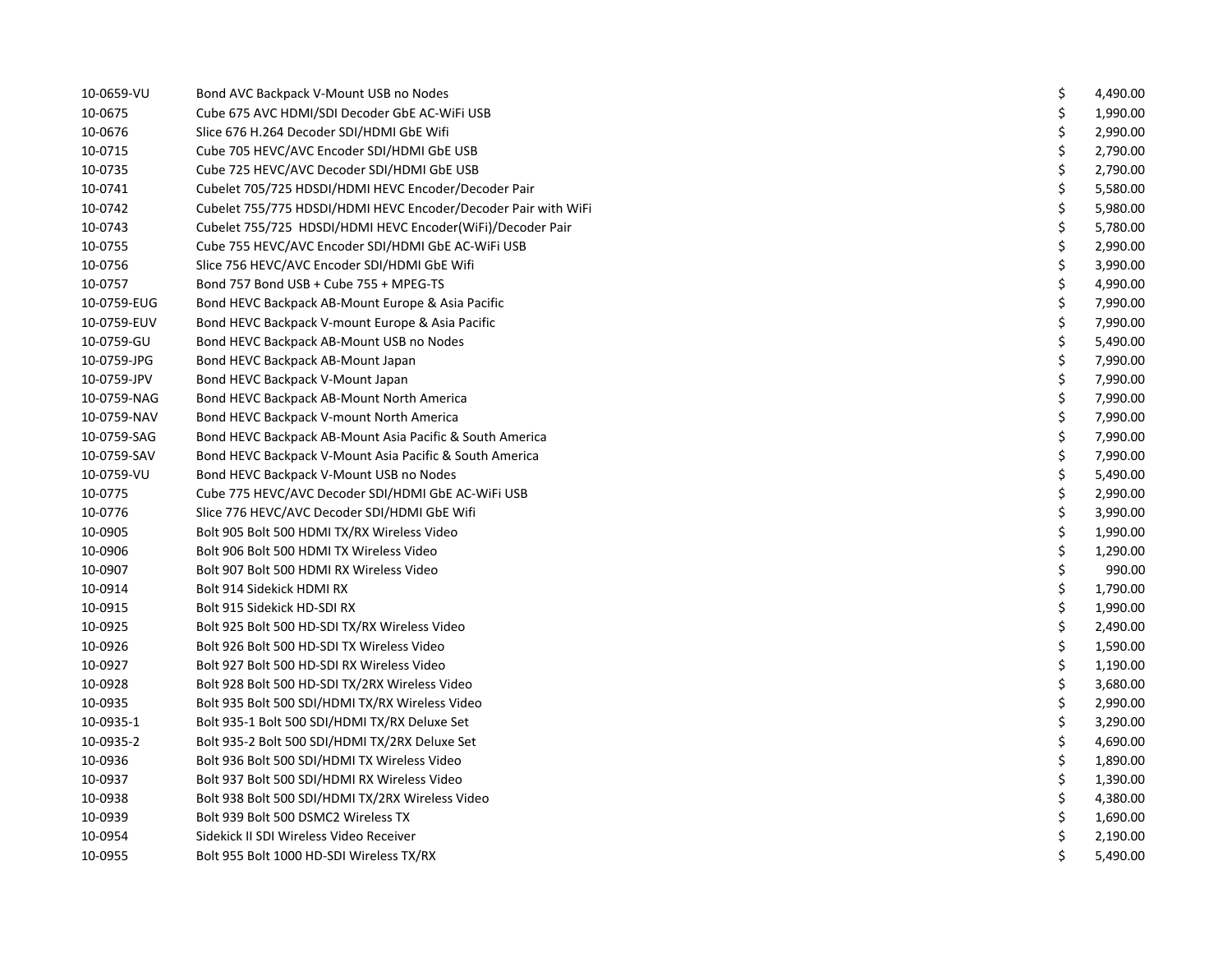| 10-0956    | Bolt 956 Bolt 1000 HD-SDI Wireless TX                                                          | \$<br>3,390.00  |
|------------|------------------------------------------------------------------------------------------------|-----------------|
| 10-0957    | Bolt 957 Bolt 1000 HD-SDI Wireless RX                                                          | \$<br>2,390.00  |
| 10-0965    | Bolt 965 Bolt 1000 HD-SDI/HDMI Wireless TX/RX                                                  | \$<br>5,990.00  |
| 10-0965-1G | Bolt 965-1G Bolt 1000 HD-SDI/HDMI TX/RX Deluxe AB                                              | \$<br>6,490.00  |
| 10-0965-1V | Bolt 965-1V Bolt 1000 HD-SDI/HDMI TX/RX Deluxe V-mount                                         | \$<br>6,490.00  |
| 10-0965-2G | Bolt 965-2G Bolt 1000 HD-SDI/HDMI TX/2RX Deluxe AB                                             | \$<br>9,290.00  |
| 10-0965-2V | Bolt 965-2V Bolt 1000 HD-SDI/HDMI TX/2RX Deluxe V-mount                                        | \$<br>9,290.00  |
| 10-0966    | Bolt 966 Bolt 1000 HD-SDI/HDMI Wireless TX                                                     | \$<br>3,590.00  |
| 10-0967    | Bolt 967 Bolt 1000 HD-SDI/HDMI Wireless RX                                                     | \$<br>2,690.00  |
| 10-0968    | Bolt 968 Bolt 1000 DSMC2 Wireless TX                                                           | \$<br>2,890.00  |
| 10-0985    | Bolt 985 Bolt 3000 HD-SDI Wireless TX/RX                                                       | \$<br>9,490.00  |
| 10-0986    | Bolt 986 Bolt 3000 HD-SDI Wireless TX                                                          | \$<br>5,390.00  |
| 10-0987    | Bolt 987 Bolt 3000 HD-SDI Wireless RX                                                          | \$<br>4,390.00  |
| 10-0990    | Bolt 990 Bolt 2000 HD-SDI/HDMI Wireless TX/RX                                                  | \$<br>8,990.00  |
| 10-0995    | Bolt 995 Bolt 3000 HD-SDI/HDMI Wireless TX/RX                                                  | \$<br>9,990.00  |
| 10-0995-1G | Bolt 995-1G Bolt 3000 HD-SDI/HDMI TX/RX Deluxe AB                                              | \$<br>10,490.00 |
| 10-0995-1V | Bolt 995-1V Bolt 3000 HD-SDI/HDMI TX/RX Deluxe V-mount                                         | \$<br>10,490.00 |
| 10-0995-2G | Bolt 995-2G Bolt 3000 HD-SDI/HDMI TX/2RX Deluxe AB                                             | \$<br>14,990.00 |
| 10-0995-2V | Bolt 995-2V Bolt 3000 HD-SDI/HDMI TX/2RX Deluxe V-mount                                        | \$<br>14,990.00 |
| 10-0996    | Bolt 996 Bolt 3000 HD-SDI/HDMI Wireless TX                                                     | \$<br>5,690.00  |
| 10-0997    | Bolt 997 Bolt 3000 HD-SDI/HDMI Wireless RX                                                     | \$<br>4,590.00  |
| 10-0998    | Bolt 998 Bolt 3000 DSMC2 Wireless TX                                                           | \$<br>5,690.00  |
| 10-0999-G  | Bolt 999 Bolt 10K HD-SDI/HDMI Wireless RX AB Mount                                             | \$<br>7,990.00  |
| 10-0999-G1 | Bolt 999 Bolt 3000 TX: Bolt 10K RX HD-SDI/HDMI AB Mount                                        | \$<br>12,990.00 |
| 10-0999-V  | Bolt 999 Bolt 10K HD-SDI/HDMI Wireless RX V Mount                                              | \$<br>7,990.00  |
| 10-0999-V1 | Bolt 999 Bolt 3000 TX : Bolt 10K RX HD-SDI/HDMI V Mount                                        | \$<br>12,990.00 |
| 10-1100    | T-RAX Base Rack System (Includes Controller Card)                                              | \$<br>1,990.00  |
| 10-1105    | <b>T-RAX Encoder Card</b>                                                                      | \$<br>1,590.00  |
| 10-1106-2  | T-RAX Decoder with Dual Output                                                                 | \$<br>1,490.00  |
| 10-1110    | T-RAX PSU 460W 1U                                                                              | \$<br>390.00    |
| 10-1115    | T-RAX 1115 HEVC/AVC Encoder Card                                                               | \$<br>2,490.00  |
| 10-1116    | T-RAX 1116 HEVC/AVC Decoder Card                                                               | \$<br>2,490.00  |
| 10-1119    | <b>T-RAX Controller Card</b>                                                                   | \$<br>890.00    |
| 10-1300    | Teradek OMOD XLR2                                                                              | \$<br>2,799.00  |
| 10-1303-1  | Teradek OMOD Command+                                                                          | \$<br>4,499.00  |
| 10-1307-1  | Teradek OMOD Command RT+                                                                       | \$<br>4,999.00  |
| 10-1320    | MDR.ACI Assistant Camera Interface RT radio & BLE Includes integrated receiver to power motors | \$<br>2,199.95  |
| 10-1322    | ACI Assistant Camera Interface No Radios                                                       | \$<br>899.95    |
| 10-1905    | Bolt 1905 Bolt LT 500 HDMI Wireless TX/RX                                                      | \$<br>1,490.00  |
| 10-1906    | Bolt 1906 Bolt LT 500 HDMI Wireless TX                                                         | \$<br>850.00    |
| 10-1907    | Bolt 1907 Bolt LT 500 HDMI Wireless RX                                                         | \$<br>850.00    |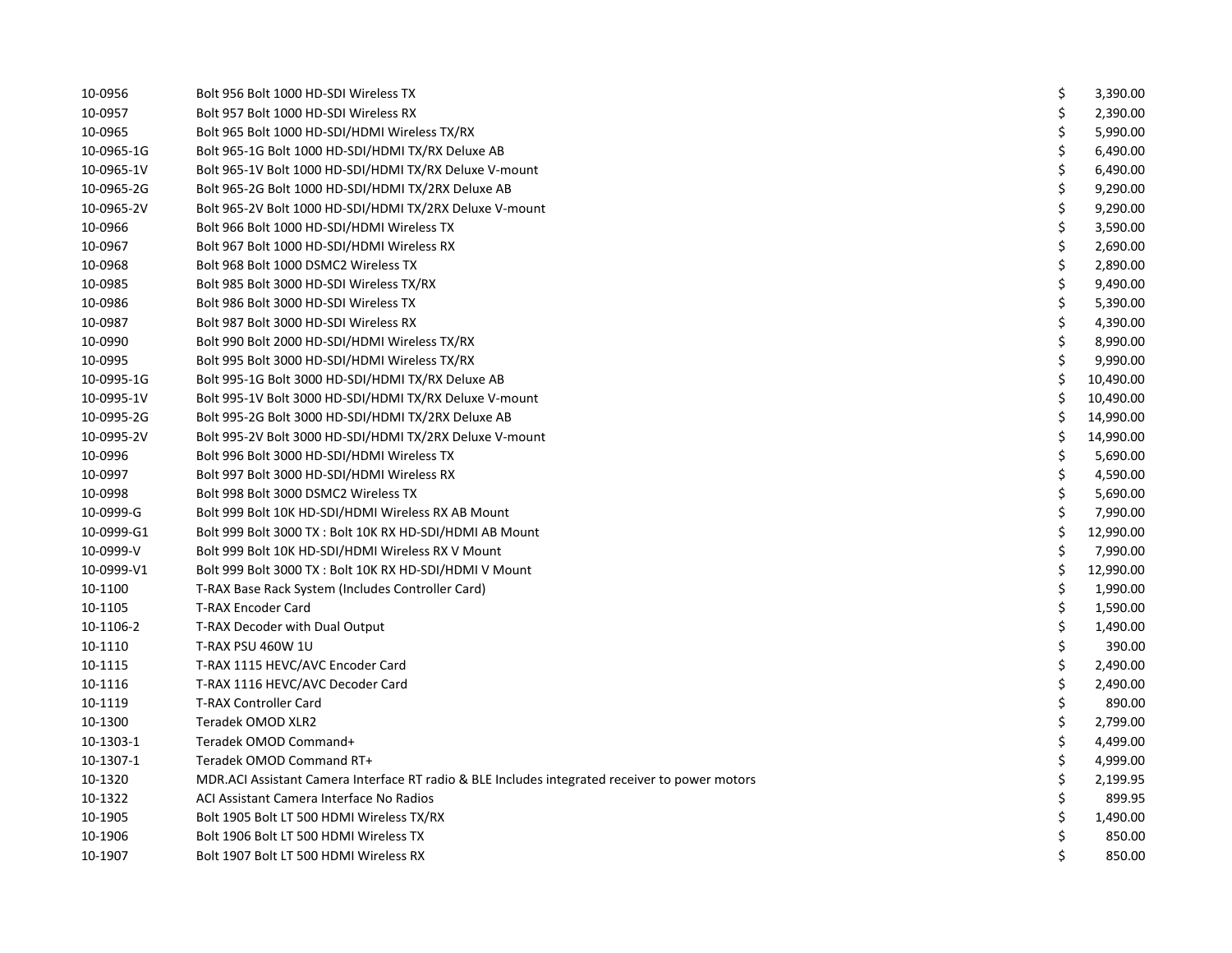| 10-1925    | Bolt 1925 Bolt LT 500 3G-SDI Wireless TX/RX                          | \$ | 1,990.00  |
|------------|----------------------------------------------------------------------|----|-----------|
| 10-1926    | Bolt 1926 Bolt LT 500 3G-SDI Wireless TX                             | \$ | 1,190.00  |
| 10-1927    | Bolt 1927 Bolt LT 500 3G-SDI Wireless RX                             | \$ | 1,190.00  |
| 10-1928    | Bolt 1928 Bolt LT 500 3G-SDI Wireless TX/2RX                         | \$ | 3,190.00  |
| 10-1935    | Bolt 1935 Bolt XT 500 SDI/HDMI Wireless TX/RX                        | \$ | 2,490.00  |
| 10-1935-1G | Bolt 1935-1 Bolt XT 500 SDI/HDMI Wireless TX/RX Deluxe Set AB        | \$ | 2,990.00  |
| 10-1935-1V | Bolt 1935-1 Bolt XT 500 SDI/HDMI Wireless TX/RX Deluxe Set V-Mount   | \$ | 2,990.00  |
| 10-1935-2G | Bolt 1935-2 Bolt XT 500 SDI/HDMI Wireless TX/2RX Deluxe Set AB       | \$ | 4,490.00  |
| 10-1935-2V | Bolt 1935-2 Bolt XT 500 SDI/HDMI Wireless TX/2RX Deluxe Set V-Mount  | \$ | 4,490.00  |
| 10-1936    | Bolt 1936 Bolt XT 500 SDI/HDMI Wireless TX                           | \$ | 1,490.00  |
| 10-1937    | Bolt 1937 Bolt XT 500 SDI/HDMI Wireless RX                           | \$ | 1,490.00  |
| 10-1938    | Bolt 1938 Bolt XT 500 SDI/HDMI Wireless TX/2RX                       | \$ | 3,990.00  |
| 10-1953    | Bolt 1953 Bolt XT Sidekick 500 Universal Wireless Video Receiver     | \$ | 2,490.00  |
| 10-1954    | Bolt 1954 Bolt LT Sidekick 500 Universal Wireless Video Receiver     | \$ | 1,990.00  |
| 10-1955    | Bolt 1955 Bolt LT 1000 3G-SDI Wireless TX/RX                         | \$ | 3,990.00  |
| 10-1955-1G | Bolt 1955 Bolt LT 1000 HD-SDI Wireless TX/RX Deluxe AB Mount         | \$ | 4,490.00  |
| 10-1955-1V | Bolt 1955 Bolt LT 1000 HD-SDI Wireless TX/RX Deluxe V-Mount          | \$ | 4,490.00  |
| 10-1955-2G | Bolt 1955 Bolt LT 1000 HD-SDI Wireless TX/2RX Deluxe AB Mount        | \$ | 6,990.00  |
| 10-1955-2V | Bolt 1955 Bolt LT 1000 HD-SDI Wireless TX/2RX Deluxe V Mount         | \$ | 6,990.00  |
| 10-1956    | Bolt 1956 Bolt LT 1000 3G-SDI Wireless TX                            | \$ | 2,190.00  |
| 10-1957    | Bolt 1957 Bolt LT 1000 3G-SDI Wireless RX                            | \$ | 2,190.00  |
| 10-1965    | Bolt 1965 Bolt XT 1000 SDI/HDMI Wireless TX/RX                       | \$ | 4,990.00  |
| 10-1965-1G | Bolt 1965-1G Bolt XT 1000 SDI/HDMI Wireless TX/RX Deluxe AB          | \$ | 5,990.00  |
| 10-1965-1V | Bolt 1965-1V Bolt XT 1000 SDI/HDMI Wireless TX/RX Deluxe V-Mount     | \$ | 5,990.00  |
| 10-1965-2G | Bolt 1965-2G Bolt XT 1000 SDI/HDMI Wireless TX/ 2RX Deluxe AB        | \$ | 8,990.00  |
| 10-1965-2V | Bolt 1965-2V Bolt XT 1000 SDI/HDMI Wireless TX/ 2RX Deluxe V-Mount   | \$ | 8,990.00  |
| 10-1965-G  | Bolt 1965 Bolt 1000 XT 3G-SDI/HDMI Wireless TX/RX w dual Gold mount  | \$ | 5,190.00  |
| 10-1965-V  | Bolt 1965 Bolt 1000 XT 3G-SDI/HDMI Wireless TX/RX w dual V-mount     | \$ | 5,190.00  |
| 10-1966    | Bolt 1966 Bolt XT 1000 SDI/HDMI Wireless TX                          | \$ | 2,690.00  |
| 10-1967    | Bolt 1967 Bolt XT 1000 SDI/HDMI Wireless RX                          | \$ | 2,690.00  |
| 10-1967-G  | Bolt 1967 Bolt 1000 XT 3G-SDI/HDMI Wireless RX w dual V-mount        | \$ | 2,890.00  |
| 10-1967-V  | Bolt 1967 Bolt 1000 XT 3G-SDI/HDMI Wireless RX w dual Gold mount     | \$ | 2,890.00  |
| 10-1995    | Bolt 1995 Bolt XT 3000 SDI/HDMI Wireless TX/RX                       | \$ | 9,990.00  |
| 10-1995-1G | Bolt 1995-1G Bolt XT 3000 SDI/HDMI Wireless TX/ RX Deluxe AB         | \$ | 10,990.00 |
| 10-1995-1V | Bolt 1995-1V Bolt XT 3000 SDI/HDMI Wireless TX/ RX Deluxe V-Mount    | \$ | 10,990.00 |
| 10-1995-2G | Bolt 1995-2G Bolt XT 3000 SDI/HDMI Wireless TX/ 2RX Deluxe AB        | \$ | 15,990.00 |
| 10-1995-2V | Bolt 1995-2V Bolt XT 3000 SDI/HDMI Wireless TX/ 2RX Deluxe V-Mount   | \$ | 15,990.00 |
| 10-1995-G  | Bolt 1995 Bolt 3000 XT 3G-SDI/HDMI Wireless TX/ RX w dual Gold mount | \$ | 10,190.00 |
| 10-1995-V  | Bolt 1995 Bolt 3000 XT 3G-SDI/HDMI Wireless TX/ RX w dual V-mount    | \$ | 10,190.00 |
| 10-1996    | Bolt 1996 Bolt XT 3000 SDI/HDMI Wireless TX                          | \$ | 5,490.00  |
| 10-1997    | Bolt 1997 Bolt XT 3000 SDI/HDMI Wireless RX                          | Ś. | 4,990.00  |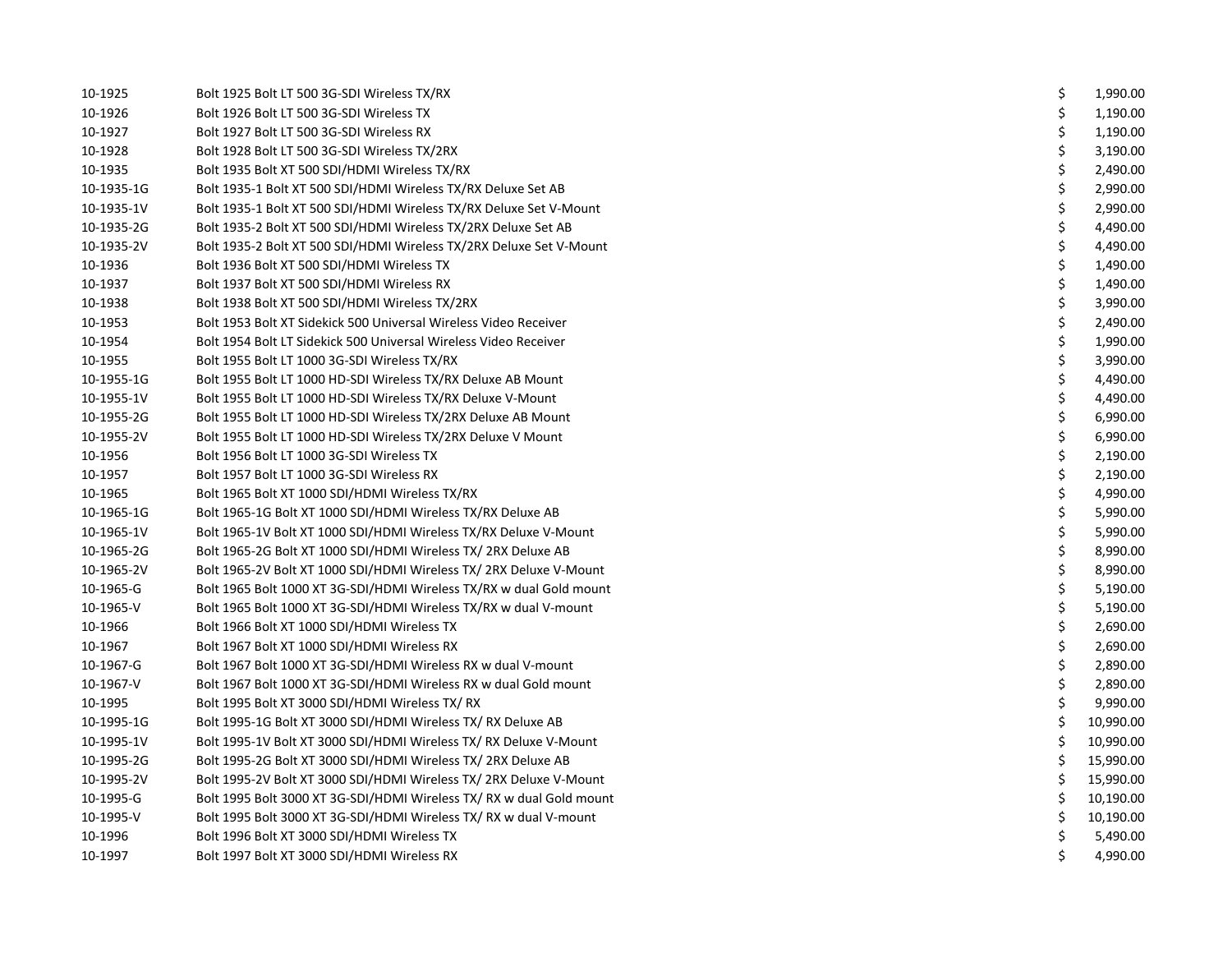| 10-1997-G  | Bolt 1997 Bolt 3000 XT 3G-SDI/HDMI Wireless RX w dual Gold mount                        | \$ | 5,190.00  |
|------------|-----------------------------------------------------------------------------------------|----|-----------|
| 10-1997-V  | Bolt 1997 Bolt 3000 XT 3G-SDI/HDMI Wireless RX w dual V-mount                           | Ś  | 5,190.00  |
| 10-1999-1G | Bolt 1999 Bolt XT 3000 TX : Bolt 10K RX HD-SDI/HDMI AB Mount                            | \$ | 12,990.00 |
| 10-1999-1V | Bolt 1999 Bolt XT 3000 TX : Bolt 10K RX HD-SDI/HDMI V Mount                             | \$ | 12,990.00 |
| 10-0018    | Bond 5 Port Cellular Bonding Device                                                     | \$ | 2,490.00  |
| 10-0218    | Bond II [HDMI] 6 Port Cellular Bonding Device with integrated HDMI Video Encoder        | \$ | 3,490.00  |
| 10-0118    | Bond II [HD-SDI] 6 Port Cellular Bonding Device with integrated HD-SDI Video Encoder    | \$ | 3,990.00  |
| 10-0058    | Bond Pro AB-Mount Integrated Camera-Back H.264 Cellular Bonding Solution HD-SDI         | \$ | 4,490.00  |
| 10-0059    | Bond Pro V-Mount Integrated Camera-Back H.264 Cellular Bonding Solution HD-SDI          | \$ | 4,490.00  |
| 10-0105    | Cube 105 HD-SDI Encoder 10/100 USB                                                      | \$ | 1,690.00  |
| 10-0305    | Cube 305 HD-SDI Decoder 10/100                                                          | \$ | 1,590.00  |
| 10-0155    | Cube 155 HD-SDI Encoder 10/100 USB 2.4/5.8GHz                                           | \$ | 1,990.00  |
| 10-0355    | Cube 355 HD-SDI Decoder 10/100 USB 2.4/5.8GHz                                           | \$ | 1,890.00  |
| 10-0205    | Cube 205 HDMI Encoder 10/100 USB                                                        | \$ | 1,290.00  |
| 10-0405    | Cube 405 HDMI Decoder 10/100                                                            | \$ | 1,190.00  |
| 10-0255    | Cube 255 HDMI Encoder 10/100 USB 2.4/5.8GHz                                             | \$ | 1,590.00  |
| 10-0455    | Cube 455 HDMI Decoder 10/100 USB 2.4/5.8GHz                                             | \$ | 1,490.00  |
| 10-0166    | Slice 166 Rack-mount H.264 Encoder                                                      | \$ | 2,990.00  |
| 10-0356    | Slice 356 Rack-mount H.264 HD-SDI Video Decoder                                         | \$ | 1,990.00  |
| 10-0245    | VidiU Consumer Camera-top HDMI H.264 Encoder                                            | \$ | 699.00    |
| 10-0244    | Clip 244 Plastic Ultra Miniature H.264 HDMI Video Encoder Internal Antenna              | \$ | 499.00    |
| 10-0246    | Clip 246 Plastic Ultra Miniature H.264 HDMI Video Encoder External Antenna              | \$ | 599.00    |
| 10-0260    | Clip 260 Metal Ultra Miniature H.264 HDMI Video Encoder External Antenna                | \$ | 699.00    |
| 10-0444    | Clip 444 Plastic Ultra Miniature H.264 HDMI Video Decoder Internal Antenna              | \$ | 450.00    |
| 10-0446    | Clip 446 Plastic Ultra Miniature H.264 HDMI Video Decoder External Antenna              | \$ | 550.00    |
| 10-0460    | Clip 460 Metal Ultra Miniature H.264 HDMI Video Decoder External Antenna                | \$ | 650.00    |
| 10-0660    | Cliplet 660 Metal Ultra Miniature H.264 HDMI Video Encoder and Decoder External Antenna | \$ | 1,299.00  |
| 10-0911    | BOLT 911 Pro 300 TX HDMI Wireless Video Transmitter                                     | \$ | 1,290.00  |
| 10-0912    | BOLT 912 Pro 300 RX HDMI Wireless Video Receiver                                        | \$ | 990.00    |
| 10-0921    | BOLT 921 Pro 300 TX SDI Wireless Video Transmitter                                      | \$ | 1,590.00  |
| 10-0922    | BOLT 922 Pro 300 RX SDI Wireless Video Receiver                                         | \$ | 1,190.00  |
| 10-0931    | BOLT 931 Pro 300 TX SDI/HDMI Wireless Video Transmitter                                 | \$ | 1,890.00  |
| 10-0932    | BOLT 932 Pro 300 RX SDI/HDMI Wireless Video Receiver                                    | \$ | 1,390.00  |
| 10-0971    | BOLT 971 Pro 2000 TX HDMI Wireless Video Transmitter                                    | \$ | 4,230.00  |
| 10-0972    | BOLT 972 Pro 2000 RX HDMI Wireless Video Receiver                                       | \$ | 3,550.00  |
| 10-0981    | BOLT 981 Pro 2000 TX SDI Wireless Video Transmitter                                     | \$ | 4,770.00  |
| 10-0982    | BOLT 982 Pro 2000 RX SDI Wireless Video Receiver                                        | \$ | 3,990.00  |
| 10-0991    | BOLT 991 Pro 2000 TX SDI/HDMI Wireless Video Transmitter                                | \$ | 5,090.00  |
| 10-0992    | BOLT 992 Pro 2000 RX SDI/HDMI Wireless Video Receiver                                   | \$ | 4,190.00  |
| 10-0917    | Bolt 917 Pro 500 TX HDMI Wireless Video Transmitter                                     | \$ | 1,990.00  |
| 10-0918    | Bolt 918 Pro 500 RX HDMI Wireless Video Receiver                                        | \$ | 1,490.00  |